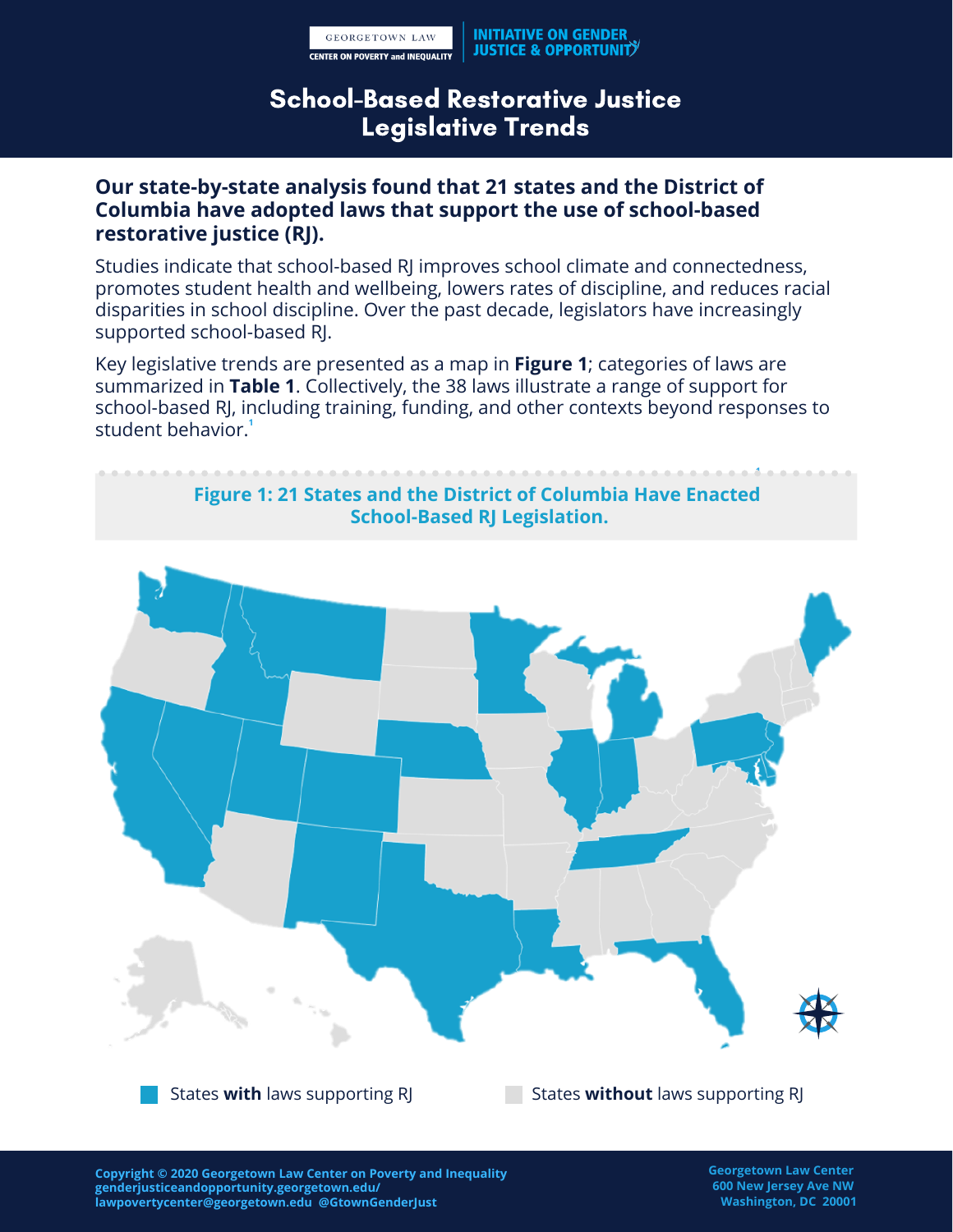# School-Based Restorative Justice Legislative Trends

#### **Table 1: Our Analysis Reveals 6 Main Categories of RJ Requirements Across US Jurisdictions.**

| <b>Types of</b><br><b>Requirements</b>                                   | <b>Jurisdictions</b>                                               | <b>Examples</b>                                                                                                                                                                                                                                                                 |
|--------------------------------------------------------------------------|--------------------------------------------------------------------|---------------------------------------------------------------------------------------------------------------------------------------------------------------------------------------------------------------------------------------------------------------------------------|
| <b>RJ as Whole-School</b><br><b>Model</b>                                | MD, ME <sup>2</sup>                                                | RJ practices are integrated throughout the school to<br>create healthy school climates, repair relationships, ad-<br>dress conflict, and support re-entry and reintegration. <sup>3</sup>                                                                                       |
| <b>RJ as Alternative</b><br>to Exclusionary<br><b>School Discipline</b>  | CA, CO, DC, FL, ID, ME, MD,<br>MI, NE, NV, NJ, TN, TX <sup>4</sup> |                                                                                                                                                                                                                                                                                 |
| Presumptive<br>Response                                                  | CO, MI <sup>5</sup>                                                | RJ is identified as the primary response to student<br>behavior and alternative to exclusionary school<br>discipline. <sup>6</sup>                                                                                                                                              |
| Require<br>Consideration                                                 | CA, DC, ME, MD, NV,<br>NJ, TN <sup>7</sup>                         | School officials are required to consider RJ as an<br>alternative disciplinary consequence to<br>exclusionary school discipline. <sup>8</sup>                                                                                                                                   |
| Permit<br>Consideration                                                  | FL, ID, NE, TX <sup>9</sup>                                        | School officials are permitted to consider RJ as an<br>alternative disciplinary consequence to exclusionary<br>school discipline. <sup>10</sup>                                                                                                                                 |
| <b>Culturally</b><br><b>Competent &amp;</b><br><b>Trauma-Informed RJ</b> | IN, MD, $NJ11$                                                     | RJ is explicitly modified as either culturally competent<br>or trauma-informed in the law. <sup>12</sup>                                                                                                                                                                        |
| <b>RJ in Professional</b><br><b>Development</b>                          | CA, DC, DE, IL, IN, LA, MD,<br>PA, TX, UT, WA <sup>13</sup>        |                                                                                                                                                                                                                                                                                 |
| Mandatory                                                                | CA, DC, IN, LA, PA, TX,<br>UT, WA $14$                             | RJ training is a mandated component of professional<br>development for educators and other school personnel <sup>15</sup>                                                                                                                                                       |
| Optional                                                                 | CA, DE, IL, MD <sup>16</sup>                                       | RJ training is an optional component of professional<br>development for educators. <sup>17</sup>                                                                                                                                                                                |
| <b>Funding for School-</b><br><b>Based RJ Programs</b>                   | CA, DC, IL, MD, MT,<br>NJ, PA <sup>18</sup>                        | State educational agencies may provide grant funding to<br>local education agencies, individual schools, or non-profit<br>organizations to support school-based RJ programs in<br>such areas as professional development, technical<br>assistance, and hiring RJ professionals. |
| <b>Data Collection on</b><br><b>School-Based RJ</b><br><b>Practices</b>  | DE, $MD20$                                                         | Data collection is required, including student participation<br>and demographic data, program quality, and<br>implementation of RJ programs. <sup>21</sup>                                                                                                                      |